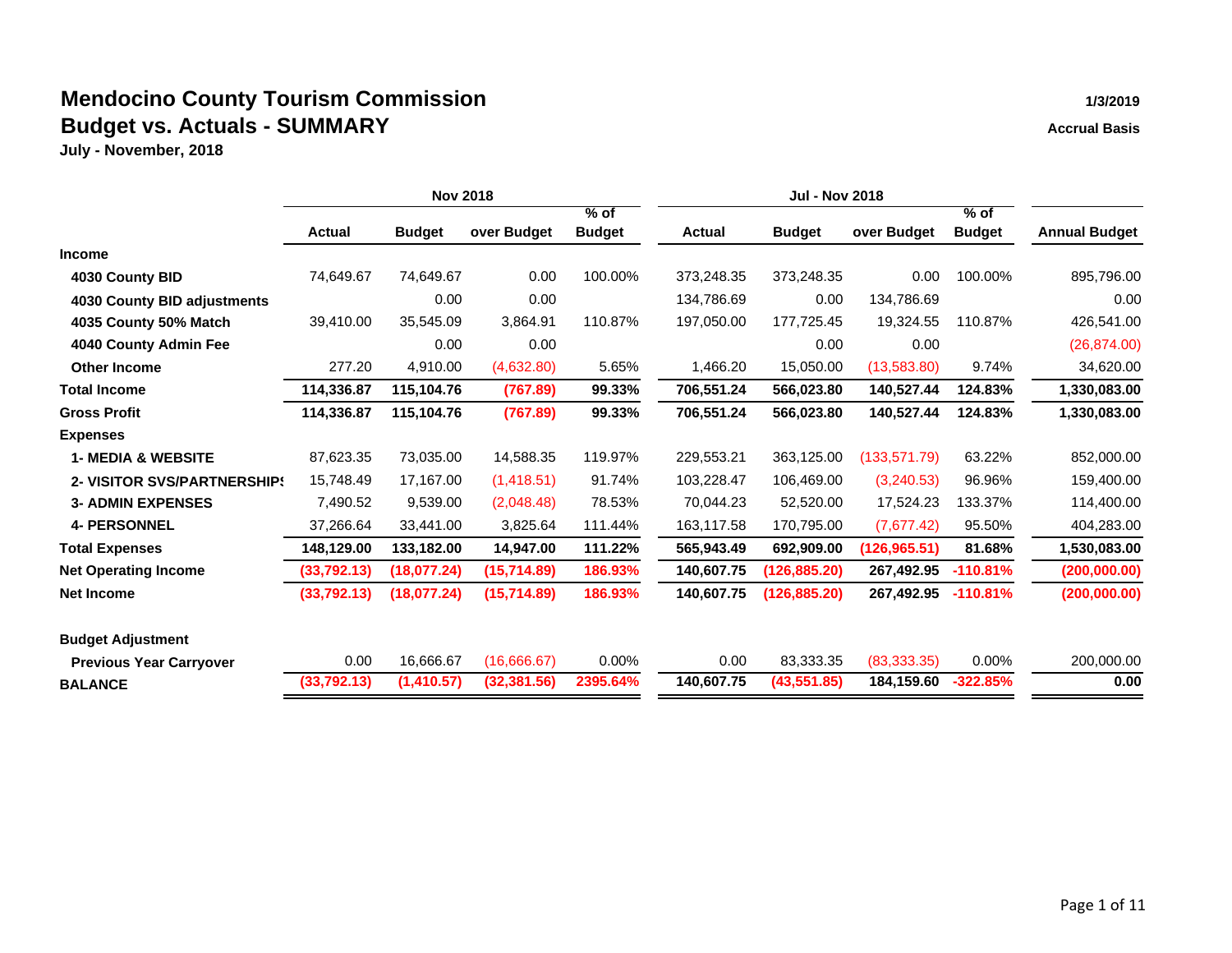|                                              |                    | <b>Nov 2018</b>                 |                 |                         |                     |                     |                  |                         |                      |
|----------------------------------------------|--------------------|---------------------------------|-----------------|-------------------------|---------------------|---------------------|------------------|-------------------------|----------------------|
|                                              | Actual             | <b>Budget</b>                   | over Budget     | $%$ of<br><b>Budget</b> | <b>Actual</b>       | <b>Budget</b>       | over Budget      | $%$ of<br><b>Budget</b> | <b>Annual Budget</b> |
| <b>Income</b>                                |                    |                                 |                 |                         |                     |                     |                  |                         |                      |
| 4030 County BID                              | 74,649.67          | 74,649.67                       | 0.00            | 100.00%                 | 373,248.35          | 373,248.35          | 0.00             | 100.00%                 | 895,796.00           |
| 4031 County BID adjustments                  |                    | 0.00                            | 0.00            |                         | 134,786.69          | 0.00                | 134,786.69       |                         | 0.00                 |
| 4035 County 50% Match                        | 39,410.00          | 35,545.09                       | 3,864.91        | 110.87%                 | 197,050.00          | 177,725.45          | 19,324.55        | 110.87%                 | 426,541.00           |
| 4030 County Admin Fee                        |                    | 0.00                            | 0.00            |                         |                     | 0.00                | 0.00             |                         | (26, 874.00)         |
| <b>Other Income</b>                          |                    |                                 |                 |                         |                     |                     |                  |                         |                      |
| 4250 Cooperative Advertising                 |                    | 1,250.00                        | (1,250.00)      | 0.00%                   | 0.00                | 6,250.00            | (6,250.00)       | 0.00%                   | 15,000.00            |
| 4830 Event Brochure Ads                      | 250.00             | 2,650.00                        | (2,400.00)      | 9.43%                   | 1,350.00            | 3,750.00            | (2,400.00)       | 36.00%                  | 7,500.00             |
| 4940 Misc. Income                            |                    | 1,000.00                        | (1,000.00)      | 0.00%                   | 0.00                | 5,000.00            | (5,000.00)       | 0.00%                   | 12,000.00            |
| 4950 Interest Income                         | 27.20              | 10.00                           | 17.20           | 272.00%                 | 116.20              | 50.00               | 66.20            | 232.40%                 | 120.00               |
| <b>Total Other Income</b>                    | \$<br>277.20 \$    | 4,910.00 \$                     | (4,632.80)      | 5.65%                   | \$<br>1,466.20 \$   | 15,050.00 \$        | (13,583.80)      | 9.74%                   | 34,620.00            |
| <b>Total Income</b>                          |                    | $$114,336.87$ $$115,104.76$ $$$ | (767.89)        | 99.33%                  | $$706,551.24$ \$    | 566,023.80          | 140,527.44<br>\$ | 124.83%                 | 1,330,083.00         |
| <b>Gross Profit</b>                          |                    | $$114,336.87$ $$115,104.76$ \$  | (767.89)        | 99.33%                  | \$<br>706,551.24 \$ | 566,023.80          | 140,527.44<br>S. | 124.83%                 | 1,330,083.00         |
| <b>Expenses</b>                              |                    |                                 |                 |                         |                     |                     |                  |                         |                      |
| <b>1- MEDIA &amp; WEBSITE</b>                |                    |                                 |                 |                         |                     |                     |                  |                         |                      |
| 50 Advertising / Media                       |                    |                                 |                 |                         |                     |                     |                  |                         |                      |
| 5130 Print & Online Advertising              | 48,713.48          | 38,333.00                       | 10,380.48       | 127.08%                 | 83,019.51           | 171,665.00          | (88, 645.49)     | 48.36%                  | 412,000.00           |
| 5150 Ad Development/Design                   | 1,025.00           | 833.00                          | 192.00          | 123.05%                 | 3,175.00            | 4,165.00            | (990.00)         | 76.23%                  | 10,000.00            |
| 5170 Photography                             |                    | 833.00                          | (833.00)        | 0.00%                   | 24.00               | 4,165.00            | (4, 141.00)      | 0.58%                   | 10,000.00            |
| 5240 Research & Development                  | 10,000.00          | 1,667.00                        | 8,333.00        | 599.88%                 | 10,000.00           | 8,335.00            | 1,665.00         | 119.98%                 | 20,000.00            |
| 5280 Video Development                       | 216.00             | 2,085.00                        | (1,869.00)      | 10.36%                  | 216.00              | 10,425.00           | (10, 209.00)     | 2.07%                   | 25,000.00            |
| 5290 Marketing Contingency                   |                    | 833.00                          | (833.00)        | 0.00%                   | 0.00                | 4,165.00            | (4, 165.00)      | 0.00%                   | 10,000.00            |
| <b>Total 50 Advertising / Media</b>          | 59,954.48 \$<br>\$ | 44,584.00                       | 15,370.48<br>\$ | 134.48%                 | \$<br>96,434.51     | \$<br>202,920.00 \$ | (106, 485.49)    | 47.52%                  | 487,000.00           |
| 55 Marketing / Public Relations              |                    |                                 |                 |                         |                     |                     |                  |                         |                      |
| 5510 Public Relations Contract               | 6,666.66           | 8,208.00                        | (1,541.34)      | 81.22%                  | 33,333.30           | 41,040.00           | (7,706.70)       | 81.22%                  | 98,500.00            |
| 5520 Marketing Agency Contract               | 8,333.00           | 8,333.00                        | 0.00            | 100.00%                 | 41,665.00           | 41,665.00           | 0.00             | 100.00%                 | 100,000.00           |
| 5540 Clipping Service                        | 452.46             | 583.00                          | (130.54)        | 77.61%                  | 2,730.48            | 2,915.00            | (184.52)         | 93.67%                  | 7,000.00             |
| 5550 In-Market PR Stunts                     |                    | 250.00                          | (250.00)        | 0.00%                   | 0.00                | 1,250.00            | (1,250.00)       | 0.00%                   | 3,000.00             |
| 5560 Media Events                            | 1,298.00           | 292.00                          | 1,006.00        | 444.52%                 | 1,298.00            | 1,460.00            | (162.00)         | 88.90%                  | 3,500.00             |
| 5610 Travel -PR Related                      | 787.22             | 625.00                          | 162.22          | 125.96%                 | 2,810.45            | 3,125.00            | (314.55)         | 89.93%                  | 7,500.00             |
| 5680 Visiting Media FAM Expenses             | 594.35             | 1,167.00                        | (572.65)        | 50.93%                  | 1,120.25            | 5,835.00            | (4,714.75)       | 19.20%                  | 14,000.00            |
| <b>Total 55 Marketing / Public Relations</b> | 18,131.69 \$<br>\$ | 19,458.00 \$                    | (1,326.31)      | 93.18%                  | \$<br>82,957.48 \$  | 97,290.00 \$        | (14, 332.52)     | 85.27%                  | 233,500.00           |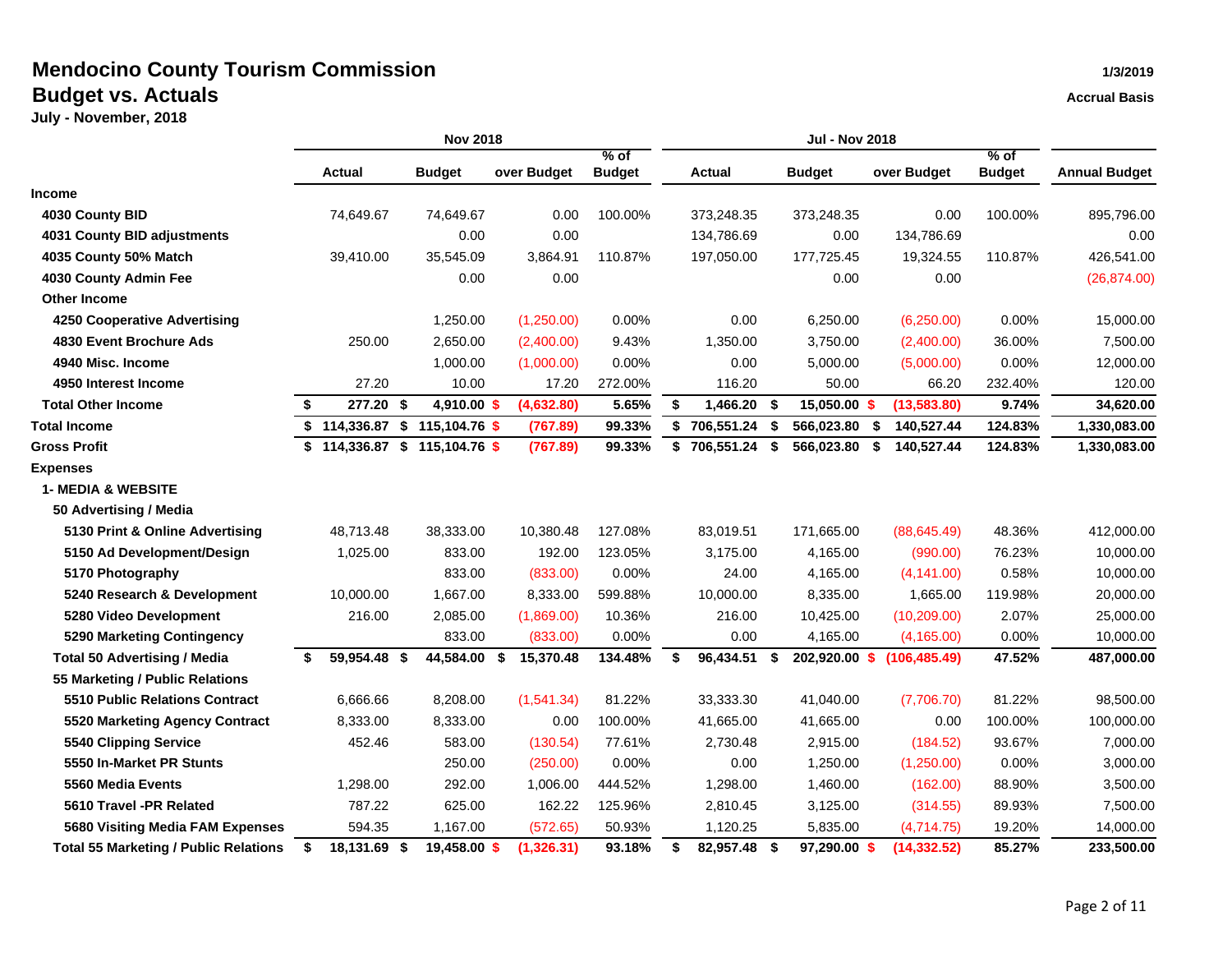|                                            |        | <b>Nov 2018</b> |  |               |     |             |                         |    |               | <b>Jul - Nov 2018</b> |               |  |               |                         |                      |  |
|--------------------------------------------|--------|-----------------|--|---------------|-----|-------------|-------------------------|----|---------------|-----------------------|---------------|--|---------------|-------------------------|----------------------|--|
|                                            | Actual |                 |  | <b>Budget</b> |     | over Budget | $%$ of<br><b>Budget</b> |    | <b>Actual</b> |                       | <b>Budget</b> |  | over Budget   | $%$ of<br><b>Budget</b> | <b>Annual Budget</b> |  |
| 57 Website Maint / Development             |        |                 |  |               |     |             |                         |    |               |                       |               |  |               |                         |                      |  |
| 5710 Interactive Media Coordinator         |        | 2,500.00        |  | 2,500.00      |     | 0.00        | 100.00%                 |    | 12,500.00     |                       | 12,500.00     |  | 0.00          | 100.00%                 | 30,000.00            |  |
| <b>5740 Content Creation</b>               |        | 4,000.00        |  | 417.00        |     | 3,583.00    | 959.23%                 |    | 4,000.00      |                       | 2,085.00      |  | 1,915.00      | 191.85%                 | 5,000.00             |  |
| 5750 Development/ Maintenance              |        | 1.709.00        |  | 1.667.00      |     | 42.00       | 102.52%                 |    | 8.461.02      |                       | 8,335.00      |  | 126.02        | 101.51%                 | 20,000.00            |  |
| 5780 Interactive Marketing                 |        | 78.95           |  | 1,250.00      |     | (1, 171.05) | 6.32%                   |    | 622.80        |                       | 6,250.00      |  | (5,627.20)    | 9.96%                   | 15,000.00            |  |
| Total 57 Website Maint / Development \$    |        | 8,287.95 \$     |  | 5,834.00 \$   |     | 2,453.95    | 142.06%                 | \$ | 25,583.82 \$  |                       | 29,170.00 \$  |  | (3,586.18)    | 87.71%                  | 70,000.00            |  |
| 58 Leisure / Group Sales                   |        |                 |  |               |     |             |                         |    |               |                       |               |  |               |                         |                      |  |
| <b>Develop</b>                             |        | 115.39          |  | 1,000.00      |     | (884.61)    | 11.54%                  |    | 2,035.87      |                       | 5,000.00      |  | (2,964.13)    | 40.72%                  | 12,000.00            |  |
| 5820 Consumer & Trade Shows                |        |                 |  | 0.00          |     | 0.00        |                         |    | 13,267.10     |                       | 13,250.00     |  | 17.10         | 100.13%                 | 15,000.00            |  |
| 5840 State Fair Exhibit                    |        |                 |  | 400.00        |     | (400.00)    | 0.00%                   |    | 1,618.87      |                       | 2,400.00      |  | (781.13)      | 67.45%                  | 5,000.00             |  |
| 5870 Shipping - Travel Shows               |        |                 |  | 292.00        |     | (292.00)    | $0.00\%$                |    | 760.69        |                       | 1,460.00      |  | (699.31)      | 52.10%                  | 3,500.00             |  |
| 5880 Travel - Leisure/Group Sales          |        | 272.20          |  | 300.00        |     | (27.80)     | 90.73%                  |    | 5,833.79      |                       | 5,800.00      |  | 33.79         | 100.58%                 | 12,000.00            |  |
| 5885 Travel - Group FAMs                   |        | 861.64          |  | 1,000.00      |     | (138.36)    | 86.16%                  |    | 1,061.08      |                       | 5,000.00      |  | (3,938.92)    | 21.22%                  | 12,000.00            |  |
| 5890 Misc. Sales Opportunities             |        |                 |  | 167.00        |     | (167.00)    | 0.00%                   |    | 0.00          |                       | 835.00        |  | (835.00)      | 0.00%                   | 2,000.00             |  |
| <b>Total 58 Leisure / Group Sales</b>      | \$     | 1,249.23 \$     |  | 3,159.00 \$   |     | (1,909.77)  | 39.55%                  | \$ | 24,577.40     | \$                    | 33,745.00 \$  |  | (9, 167.60)   | 72.83%                  | 61,500.00            |  |
| <b>Total 1- MEDIA &amp; WEBSITE</b>        | \$     | 87,623.35 \$    |  | 73,035.00 \$  |     | 14,588.35   | 119.97%                 | S  | 229,553.21    | -S                    | 363,125.00 \$ |  | (133, 571.79) | 63.22%                  | 852,000.00           |  |
| <b>2- VISITOR SVS / PARTNERSHIPS</b>       |        |                 |  |               |     |             |                         |    |               |                       |               |  |               |                         |                      |  |
| <b>Partnerships</b>                        |        |                 |  |               |     |             |                         |    |               |                       |               |  |               |                         |                      |  |
| 6550 Conferences & Seminars                |        |                 |  | 1,000.00      |     | (1,000.00)  | 0.00%                   |    | 1,415.00      |                       | 5,000.00      |  | (3,585.00)    | 28.30%                  | 12,000.00            |  |
| 6570 In-County Relations                   |        | 146.02          |  | 500.00        |     | (353.98)    | 29.20%                  |    | 1,068.80      |                       | 2,500.00      |  | (1,431.20)    | 42.75%                  | 6,000.00             |  |
| 6590 Memberships                           |        | 4,380.00        |  | 667.00        |     | 3,713.00    | 656.67%                 |    | 4,530.00      |                       | 3,335.00      |  | 1,195.00      | 135.83%                 | 8,000.00             |  |
| 6610 North Coast Tourism Council           |        |                 |  | 0.00          |     | 0.00        |                         |    | 11,000.00     |                       | 10,000.00     |  | 1,000.00      | 110.00%                 | 10,000.00            |  |
| <b>Total Partnerships</b>                  | \$     | 4,526.02 \$     |  | 2,167.00      | -\$ | 2,359.02    | 208.86%                 | \$ | 18,013.80     | \$                    | 20,835.00 \$  |  | (2,821.20)    | 86.46%                  | 36,000.00            |  |
| <b>Visitor Services</b>                    |        |                 |  |               |     |             |                         |    |               |                       |               |  |               |                         |                      |  |
| 6720 Event & Festival Guides               |        | 1,282.47        |  | 5,000.00      |     | (3,717.53)  | 25.65%                  |    | 9,522.20      |                       | 15,800.00     |  | (6,277.80)    | 60.27%                  | 50,000.00            |  |
| 6730 Incentives & Sponsorships             |        | 9,940.00        |  | 10,000.00     |     | (60.00)     | 99.40%                  |    | 74,110.00     |                       | 68,000.00     |  | 6,110.00      | 108.99%                 | 71,400.00            |  |
| 6770 Visitor Centers & Signage             |        |                 |  | 0.00          |     | 0.00        |                         |    | 1,582.47      |                       | 1,834.00      |  | (251.53)      | 86.29%                  | 2,000.00             |  |
| <b>Total Visitor Services</b>              | \$     | 11,222.47 \$    |  | 15,000.00 \$  |     | (3,777.53)  | 74.82%                  | \$ | 85,214.67     | \$                    | 85,634.00 \$  |  | (419.33)      | 99.51%                  | 123,400.00           |  |
| <b>Total 2- VISITOR SVS / PARTNERSHIPS</b> | \$     | 15,748.49 \$    |  | 17,167.00 \$  |     | (1,418.51)  | 91.74%                  | \$ | 103.228.47    | \$                    | 106,469.00 \$ |  | (3, 240.53)   | 96.96%                  | 159,400.00           |  |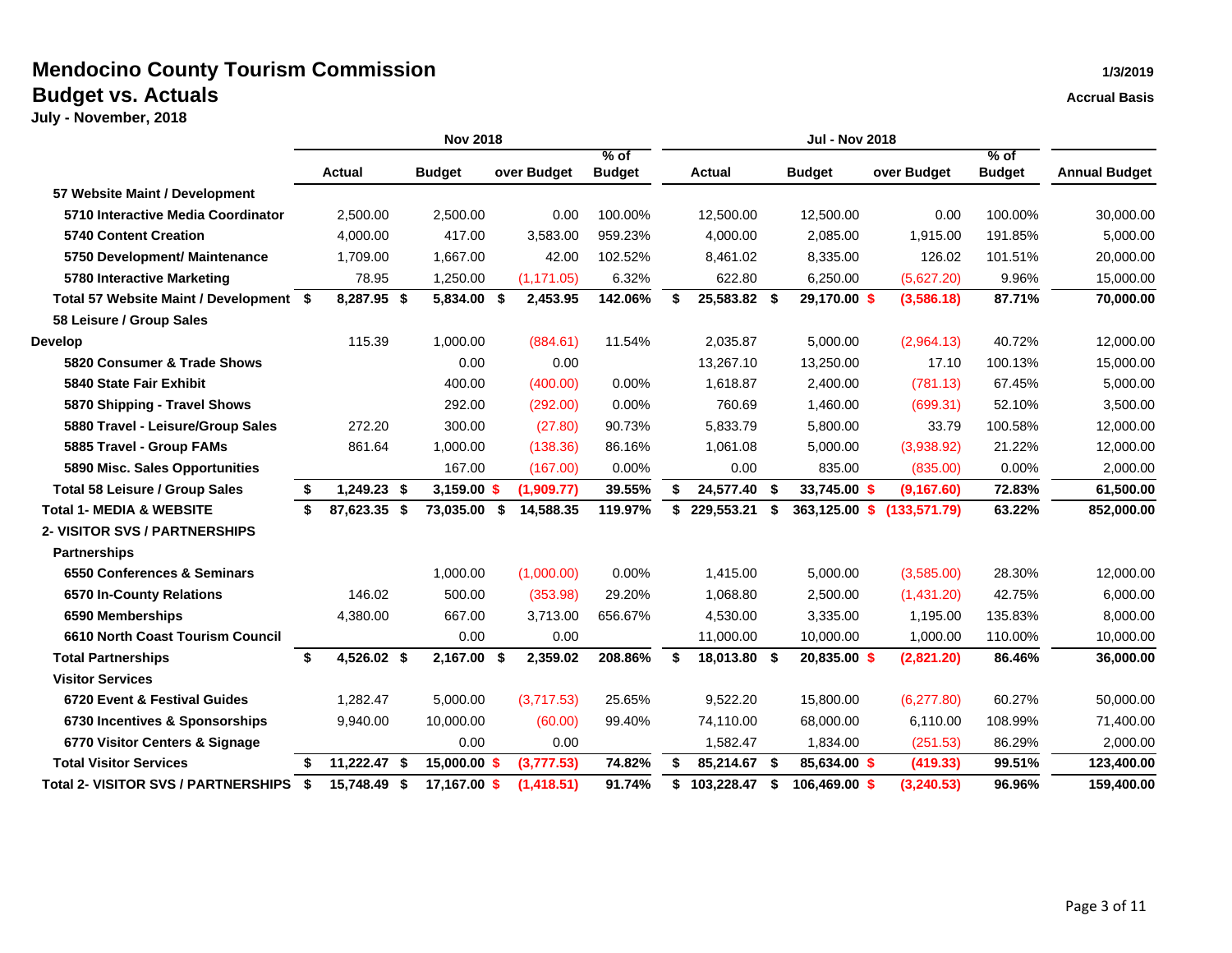|                                  |    |               | <b>Nov 2018</b> |             |                         |    |               |      |               |    |             |                         |                      |
|----------------------------------|----|---------------|-----------------|-------------|-------------------------|----|---------------|------|---------------|----|-------------|-------------------------|----------------------|
|                                  |    | <b>Actual</b> | <b>Budget</b>   | over Budget | $%$ of<br><b>Budget</b> |    | <b>Actual</b> |      | <b>Budget</b> |    | over Budget | $%$ of<br><b>Budget</b> | <b>Annual Budget</b> |
| <b>3- ADMIN EXPENSES</b>         |    |               |                 |             |                         |    |               |      |               |    |             |                         |                      |
| <b>General Admin</b>             |    |               |                 |             |                         |    |               |      |               |    |             |                         |                      |
| 7010 Accounting                  |    | 1,250.00      | 642.00          | 608.00      | 194.70%                 |    | 10,390.50     |      | 3,210.00      |    | 7,180.50    | 323.69%                 | 7,700.00             |
| 7060 Bank Fees                   |    | 26.95         | 42.00           | (15.05)     | 64.17%                  |    | 134.75        |      | 210.00        |    | (75.25)     | 64.17%                  | 500.00               |
| 7080 Board Development           |    |               | 1,065.00        | (1,065.00)  | 0.00%                   |    | 0.00          |      | 1,665.00      |    | (1,665.00)  | 0.00%                   | 4,000.00             |
| 7090 Copying & Printing          |    | 270.38        | 167.00          | 103.38      | 161.90%                 |    | 1,119.99      |      | 835.00        |    | 284.99      | 134.13%                 | 2,000.00             |
| 7100 Dues & Subscriptions        |    | 667.80        | 310.00          | 357.80      | 215.42%                 |    | 5,252.34      |      | 3,400.00      |    | 1,852.34    | 154.48%                 | 5,500.00             |
| 7130 Legal Fees                  |    |               | 250.00          | (250.00)    | $0.00\%$                |    | 0.00          |      | 1,250.00      |    | (1,250.00)  | 0.00%                   | 3,000.00             |
| 7140 Licenses & Permits          |    |               | 0.00            | 0.00        |                         |    |               |      | 0.00          |    | 0.00        |                         | 100.00               |
| <b>7150 Meeting Expenses</b>     |    | 264.45        | 167.00          | 97.45       | 158.35%                 |    | 1,428.55      |      | 835.00        |    | 593.55      | 171.08%                 | 2,000.00             |
| 7200 Office Expense              |    | 822.52        | 595.00          | 227.52      | 138.24%                 |    | 12,499.03     |      | 5,440.00      |    | 7,059.03    | 229.76%                 | 9,500.00             |
| 7210 Postage & Shipping          |    | 648.61        | 1,250.00        | (601.39)    | 51.89%                  |    | 2,845.68      |      | 6,250.00      |    | (3,404.32)  | 45.53%                  | 15,000.00            |
| <b>7280 Travel Expenses</b>      |    | 434.37        | 1,250.00        | (815.63)    | 34.75%                  |    | 4,433.37      |      | 6,250.00      |    | (1,816.63)  | 70.93%                  | 15,000.00            |
| <b>Total General Admin</b>       | Ŝ. | 4,385.08 \$   | 5,738.00 \$     | (1, 352.92) | 76.42%                  | S. | 38,104.21     | - \$ | 29,345.00 \$  |    | 8,759.21    | 129.85%                 | 64,300.00            |
| <b>Occupancy Costs</b>           |    |               |                 |             |                         |    |               |      |               |    |             |                         |                      |
| <b>7650 Rent</b>                 |    | 2,350.00      | 2,083.00        | 267.00      | 112.82%                 |    | 14,950.00     |      | 10,415.00     |    | 4,535.00    | 143.54%                 | 25,000.00            |
| 7660 Insurance                   |    |               | 0.00            | 0.00        |                         |    | 2,329.14      |      | 2,650.00      |    | (320.86)    | 87.89%                  | 3,000.00             |
| 7850 Repairs & Maintenance       |    | (517.50)      | 500.00          | (1,017.50)  | $-103.50%$              |    | 7,898.06      |      | 4,000.00      |    | 3,898.06    | 197.45%                 | 7,500.00             |
| 7890 Taxes                       |    | 10.00         | 10.00           | 0.00        | 100.00%                 |    | 72.30         |      | 70.00         |    | 2.30        | 103.29%                 | 100.00               |
| 7910 Telecommunication           |    | 514.57        | 500.00          | 14.57       | 102.91%                 |    | 2,919.98      |      | 2,500.00      |    | 419.98      | 116.80%                 | 6,000.00             |
| 7950 Utilities                   |    | 575.44        | 708.00          | (132.56)    | 81.28%                  |    | 3,251.75      |      | 3,540.00      |    | (288.25)    | 91.86%                  | 8,500.00             |
| <b>7990 Depreciation Expense</b> |    | 172.93        | 0.00            | 172.93      |                         |    | 518.79        |      | 0.00          |    | 518.79      |                         | 0.00                 |
| <b>Total Occupancy Costs</b>     | \$ | 3,105.44 \$   | 3,801.00 \$     | (695.56)    | 81.70%                  |    | 31,940.02 \$  |      | 23,175.00 \$  |    | 8.765.02    | 137.82%                 | 50,100.00            |
| <b>Total 3- ADMIN EXPENSES</b>   | \$ | 7,490.52 \$   | $9,539.00$ \$   | (2,048.48)  | 78.53%                  | S. | 70,044.23     | -S   | 52,520.00     | -S | 17.524.23   | 133.37%                 | 114,400.00           |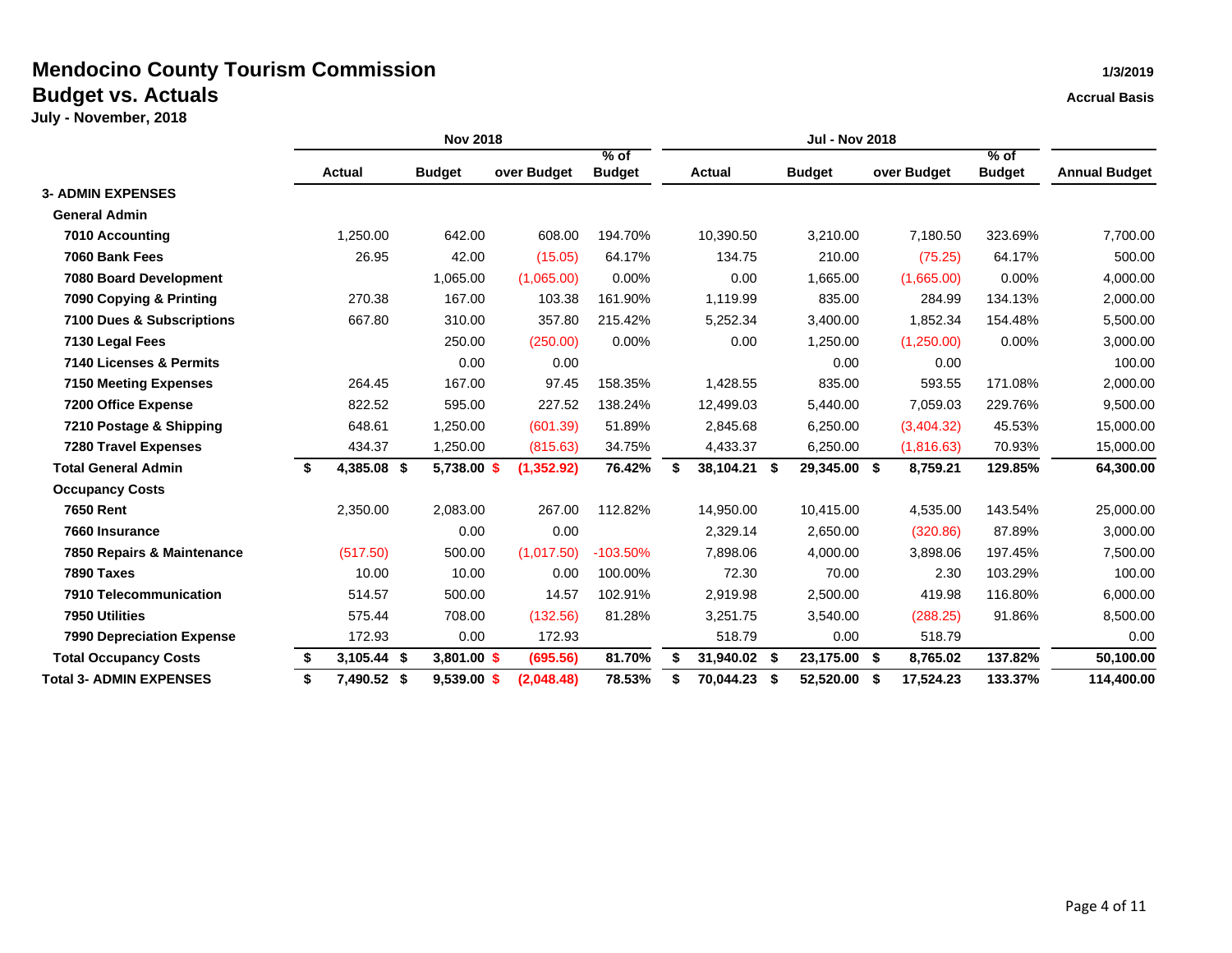|                                |                   |       | <b>Nov 2018</b>        |                 |                         |                     | <b>Jul - Nov 2018</b> |                 |                         |                      |  |  |  |
|--------------------------------|-------------------|-------|------------------------|-----------------|-------------------------|---------------------|-----------------------|-----------------|-------------------------|----------------------|--|--|--|
|                                | Actual            |       | <b>Budget</b>          | over Budget     | $%$ of<br><b>Budget</b> | <b>Actual</b>       | <b>Budget</b>         | over Budget     | $%$ of<br><b>Budget</b> | <b>Annual Budget</b> |  |  |  |
| <b>4- PERSONNEL</b>            |                   |       |                        |                 |                         |                     |                       |                 |                         |                      |  |  |  |
| 8510 Salaries & Wages          | 27,295.29         |       | 28,034.00              | (738.71)        | 97.36%                  | 127,195.53          | 140,170.00            | (12, 974.47)    | 90.74%                  | 336,404.00           |  |  |  |
| 8520 Paid Time Off             | 3,407.85          |       |                        | 3,407.85        |                         | 5,210.04            | 0.00                  | 5,210.04        |                         |                      |  |  |  |
| 8530 Payroll Taxes             | 2,532.00          |       | 1,792.00               | 740.00          | 141.29%                 | 11,559.71           | 8,960.00              | 2,599.71        | 129.01%                 | 21,500.00            |  |  |  |
| 8540 Payroll Processing Fees   |                   | 31.50 | 28.00                  | 3.50            | 112.50%                 | 208.25              | 140.00                | 68.25           | 148.75%                 | 336.00               |  |  |  |
| 8550 Workers Comp              |                   |       | 0.00                   | 0.00            |                         | 1,950.00            | 3,000.00              | (1,050.00)      | 65.00%                  | 3,000.00             |  |  |  |
| 8570 Health Insurance          | 2,848.00          |       | 2,875.00               | (27.00)         | 99.06%                  | 12,390.00           | 14,375.00             | (1,985.00)      | 86.19%                  | 34,500.00            |  |  |  |
| 8580 Other Employee Benefits   |                   |       | 292.00                 | (292.00)        | 0.00%                   | 0.00                | 1,460.00              | (1,460.00)      | 0.00%                   | 3,500.00             |  |  |  |
| 8590 Contract Work             | 1,152.00          |       | 295.00                 | 857.00          | 390.51%                 | 4,351.00            | 2,065.00              | 2,286.00        | 210.70%                 | 3,543.00             |  |  |  |
| 8615 Employee Recruitment      |                   |       | 125.00                 | (125.00)        | $0.00\%$                | 253.05              | 625.00                | (371.95)        | 40.49%                  | 1,500.00             |  |  |  |
| <b>Total 4- PERSONNEL</b>      | 37,266.64 \$      |       | 33,441.00 \$           | 3,825.64        | 111.44%                 | 163,117.58          | 170,795.00 \$<br>S.   | (7,677.42)      | 95.50%                  | 404,283.00           |  |  |  |
| <b>Total Expenses</b>          | 148,129.00        |       | \$<br>133,182.00       | 14,947.00<br>\$ | 111.22%                 | 565,943.49          | 692,909.00            | (126, 965.51)   | 81.68%                  | 1,530,083.00         |  |  |  |
| <b>Net Operating Income</b>    | (33,792,13)       |       | (18,077.24) \$         | (15,714.89)     | 186.93%                 | 140,607.75          | (126, 885.20)<br>S    | 267,492.95      | $-110.81%$              | (200,000.00)         |  |  |  |
| Net Income                     | (33,792.13)<br>s. |       | $(18,077.24)$ \$<br>s. | (15,714.89)     | 186.93%                 | 140,607.75 \$<br>S. | (126, 885.20)         | 267,492.95<br>S | $-110.81%$              | (200,000.00)         |  |  |  |
| <b>Budget Adjustment</b>       |                   |       |                        |                 |                         |                     |                       |                 |                         |                      |  |  |  |
| <b>Previous Year Carryover</b> |                   | 0.00  | 16,666.67              | (16,666.67)     | $0.00\%$                | 0.00                | 83,333.35             | (83, 333.35)    | 0.00%                   | 200,000.00           |  |  |  |
| <b>BALANCE</b>                 | (33,792.13)       |       | (1,410.57)             | (32, 381.56)    | 2395.64%                | 140,607.75          | (43, 551.85)          | 184,159.60      | $-322.85%$              | 0.00                 |  |  |  |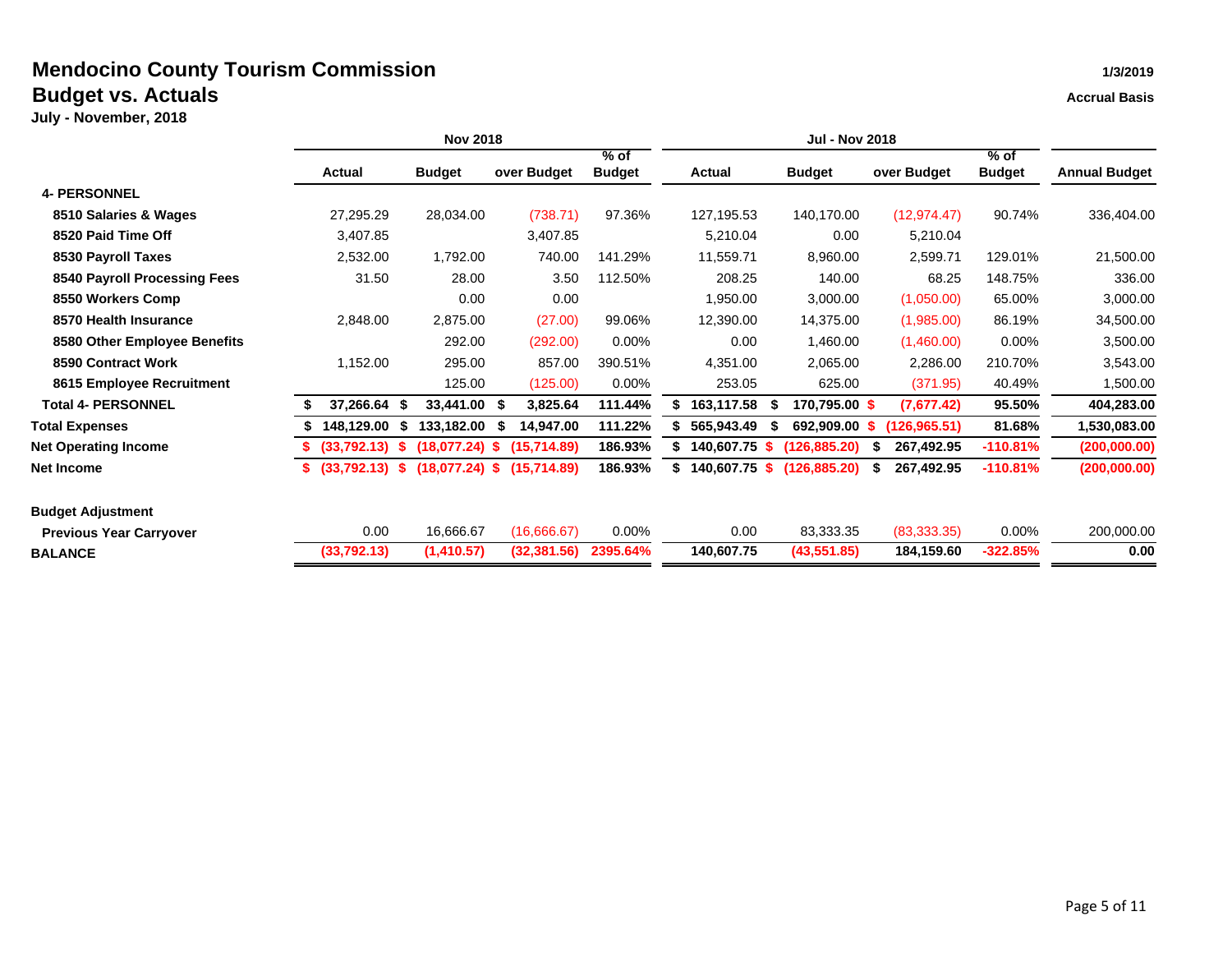# **Mendocino County Tourism Commission 1/3/2019 Balance Sheet Accrual Basis Accrual Basis**

**As of November 30, 2018**

|                                        | Nov 30, 2018       | Nov 30, 2017                  |    | Change                   | % Change    |
|----------------------------------------|--------------------|-------------------------------|----|--------------------------|-------------|
| <b>ASSETS</b>                          |                    |                               |    |                          |             |
| <b>Current Assets</b>                  |                    |                               |    |                          |             |
| <b>Bank Accounts</b>                   |                    |                               |    |                          |             |
| 1015 MLCU Checking                     | 80,131.70          | 151,673.44                    |    | (71, 541.74)             | $-47.17%$   |
| 1020 MLCU Savings                      | 132,402.21         | 132,209.21                    |    | 193.00                   | 0.15%       |
| 1030 Cash drawer                       | 100.00             | 100.00                        |    | 0.00                     | 0.00%       |
| <b>Total Bank Accounts</b>             | \$<br>212,633.91   | \$<br>283,982.65 \$           |    | (71, 348.74)             | $-25.12%$   |
| <b>Accounts Receivable</b>             |                    |                               |    |                          |             |
| 1100 Accounts Receivable               | 548,812.89         | 489,321.90                    |    | 59,490.99                | 12.16%      |
| <b>Total Accounts Receivable</b>       | \$<br>548,812.89   | \$<br>489,321.90              | S  | 59,490.99                | 12.16%      |
| <b>Other Current Assets</b>            |                    |                               |    |                          |             |
| <b>1230 Prepaid Expenses</b>           | 6,185.00           | 7,690.00                      |    | (1,505.00)               | $-19.57%$   |
| 1250 Refundable Deposits               | 3,736.00           | 2,350.00                      |    | 1,386.00                 | 58.98%      |
| <b>Total Other Current Assets</b>      | \$<br>9,921.00     | \$<br>10,040.00 \$            |    | (119.00)                 | $-1.19%$    |
| <b>Total Current Assets</b>            | \$<br>771,367.80   | \$<br>783,344.55 \$           |    | (11, 976.75)             | $-1.53%$    |
| <b>Fixed Assets</b>                    |                    |                               |    |                          |             |
| 1510 Furniture and Equipment           | 56,760.92          | 46,385.00                     |    | 10,375.92                | 22.37%      |
| <b>1600 Accumulated Depreciation</b>   | (46,903.79)        | (46, 385.00)                  |    | (518.79)                 | $-1.12%$    |
| <b>Total Fixed Assets</b>              | \$<br>9,857.13     | \$<br>$\blacksquare$          | \$ | 9,857.13                 |             |
| <b>Other Assets</b>                    |                    |                               |    |                          |             |
| 1700 Website Development               | 0.00               | 70,000.00                     |    | (70,000.00)              | $-100.00\%$ |
| <b>1750 Accumulated Amortization</b>   | 0.00               | (70,000.00)                   |    | 70,000.00                | 100.00%     |
| <b>Total Other Assets</b>              | \$                 | \$                            |    | \$                       |             |
| <b>TOTAL ASSETS</b>                    | \$<br>781,224.93   | $\overline{\$}$ 783,344.55 \$ |    | (2, 119.62)              | $-0.27%$    |
| <b>LIABILITIES AND EQUITY</b>          |                    |                               |    |                          |             |
| <b>Liabilities</b>                     |                    |                               |    |                          |             |
| <b>Current Liabilities</b>             |                    |                               |    |                          |             |
| <b>Accounts Payable</b>                |                    |                               |    |                          |             |
| 2000 Accounts Payable                  | 11,388.26          | 54,400.63                     |    | (43,012.37)              | $-79.07%$   |
| <b>Total Accounts Payable</b>          | \$<br>11,388.26 \$ |                               |    | 54,400.63 \$ (43,012.37) | $-79.07%$   |
| <b>Other Current Liabilities</b>       |                    |                               |    |                          |             |
| <b>Payroll Liabilities</b>             |                    |                               |    |                          |             |
| 2230 CA SUI / ETT                      | 399.00             | 0.00                          |    | 399.00                   |             |
| 2240 FUTA Payable                      | 64.78              | 0.00                          |    | 64.78                    |             |
| 2270 Accrued Payroll                   | 11,714.17          | 8,650.17                      |    | 3,064.00                 | 35.42%      |
| 2275 Accrued PTO                       | 2,805.90           | 440.48                        |    | 2,365.42                 | 537.01%     |
| <b>Total Payroll Liabilities</b>       | \$<br>14,983.85 \$ | 9,090.65                      | \$ | 5,893.20                 | 64.83%      |
| <b>Total Other Current Liabilities</b> | \$<br>14,983.85    | \$<br>9,090.65                | \$ | 5,893.20                 | 64.83%      |
| <b>Total Current Liabilities</b>       | \$<br>26,372.11    | \$<br>63,491.28 \$            |    | (37, 119.17)             | $-58.46%$   |
| <b>Total Liabilities</b>               | \$<br>26,372.11    | \$                            |    | 63,491.28 \$ (37,119.17) | $-58.46%$   |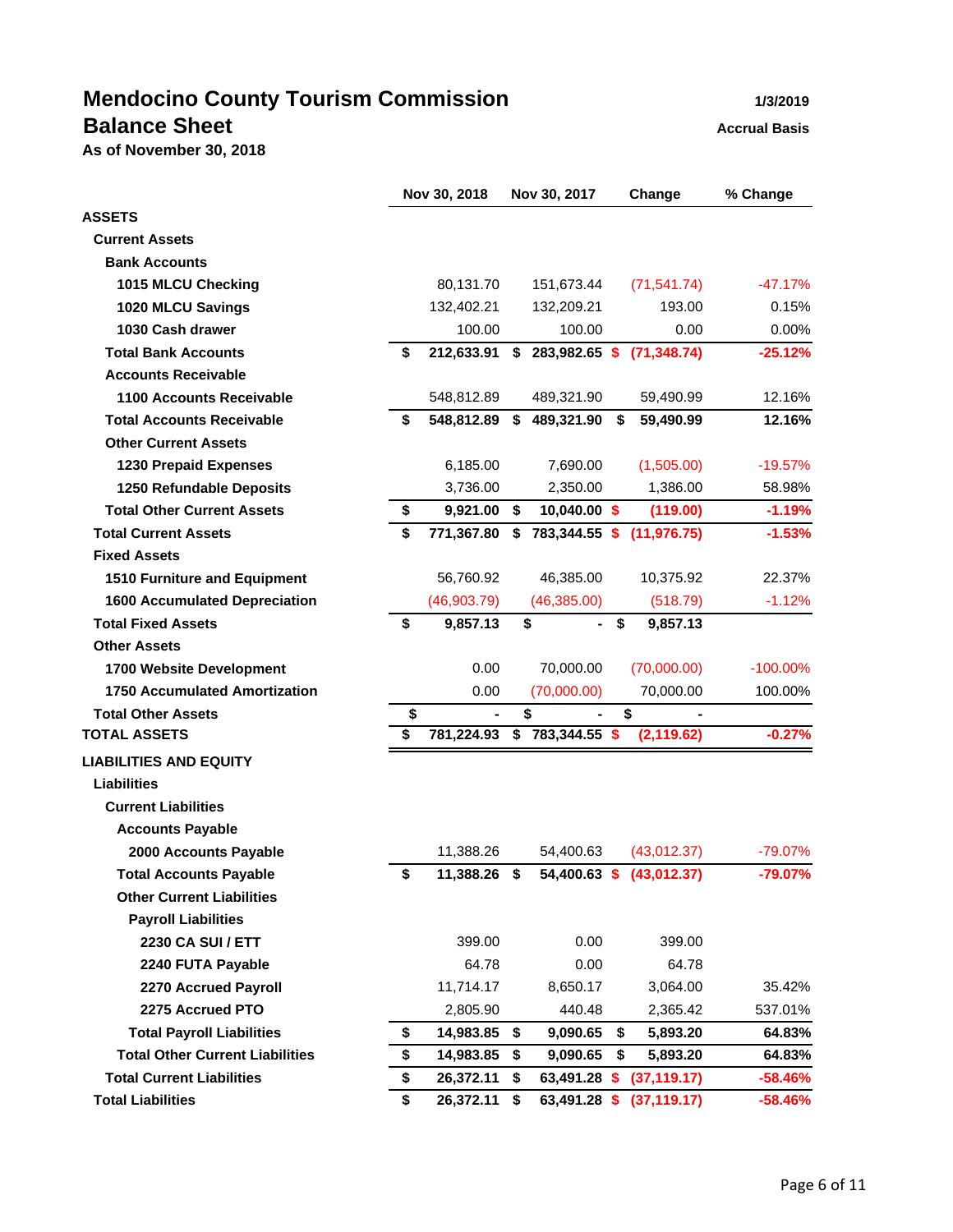## **Mendocino County Tourism Commission 1/3/2019 Balance Sheet Accrual Basis Accrual Basis**

**As of November 30, 2018**

|                                     |   | Nov 30, 2018 | Nov 30, 2017     | Change         | % Change |
|-------------------------------------|---|--------------|------------------|----------------|----------|
| <b>Equity</b>                       |   |              |                  |                |          |
| 3100 Contingency-Restricted         |   | 132.044.00   | 132.044.00       | 0.00           | $0.00\%$ |
| 3900 Unrestricted Net Assets (RE)   |   | 482,201.07   | 521.031.74       | (38,830.67)    | $-7.45%$ |
| Net Income                          |   | 140,607.75   | 66.777.53        | 73,830.22      | 110.56%  |
| <b>Total Equity</b>                 | S | 754.852.82   | 719.853.27<br>\$ | 34.999.55<br>S | 4.86%    |
| <b>TOTAL LIABILITIES AND EQUITY</b> | S | 781.224.93   | 783,344.55<br>\$ | (2, 119.62)    | $-0.27%$ |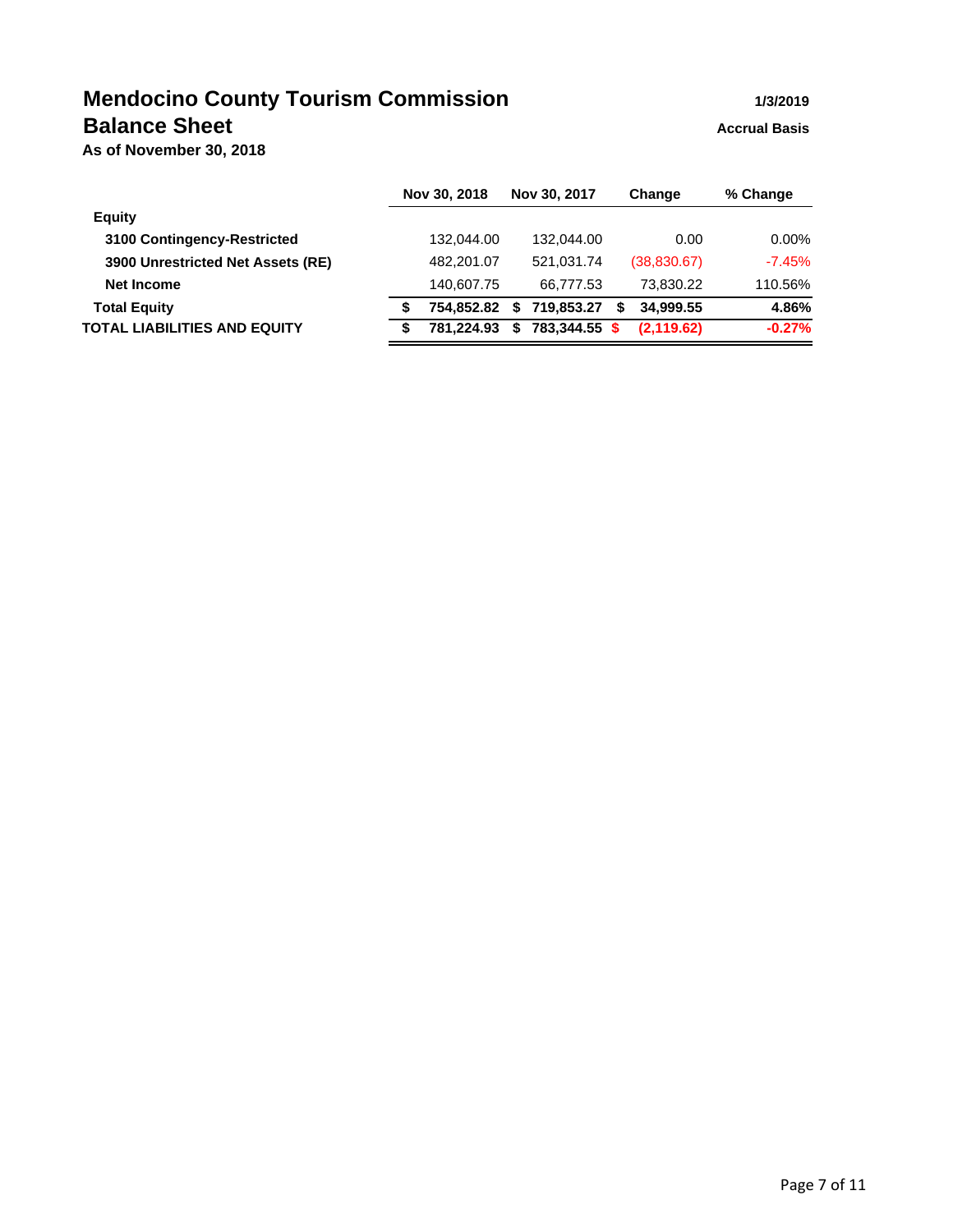# **Mendocino County Tourism Commission 1/3/2019 Profit and Loss Comparison Accrual Basis**

**July - November, 2018**

|                                              | <b>Jul - Nov, 2018</b> | <b>Jul - Nov, 2017</b> | Change          | % Change    |
|----------------------------------------------|------------------------|------------------------|-----------------|-------------|
| <b>Income</b>                                |                        |                        |                 |             |
| 4030 County BID                              | 373,248.35             | 369,382.95             | 3,865.40        | 1.05%       |
| 4031 County BID adjustments                  | 134,786.69             | 68,162.79              | 66,623.90       | 97.74%      |
| 4035 County 50% Match                        | 197,050.00             | 181,470.00             | 15,580.00       | 8.59%       |
| <b>Other Income</b>                          |                        |                        |                 |             |
| 4830 Event Brochure Ads                      | 1,350.00               | 0.00                   | 1,350.00        |             |
| 4940 Misc. Income                            | 0.00                   | 4,018.55               | (4,018.55)      | $-100.00\%$ |
| 4950 Interest Income                         | 116.20                 | 51.36                  | 64.84           | 126.25%     |
| <b>Total Other Income</b>                    | \$<br>1,466.20         | \$<br>4,069.91 \$      | (2,603.71)      | $-63.97%$   |
| <b>Total Income</b>                          | \$<br>706,551.24       | \$<br>623,085.65       | \$<br>83,465.59 | 13.40%      |
| <b>Gross Profit</b>                          | \$<br>706,551.24       | \$<br>623,085.65       | \$<br>83,465.59 | 13.40%      |
| <b>Expenses</b>                              |                        |                        |                 |             |
| <b>1- MEDIA &amp; WEBSITE</b>                |                        |                        |                 |             |
| 50 Advertising / Media                       |                        |                        |                 |             |
| 5130 Print & Online Advertising              | 83,019.51              | 168,949.52             | (85,930.01)     | $-50.86%$   |
| 5150 Ad Development/Design                   | 3,175.00               | 2,114.25               | 1,060.75        | 50.17%      |
| 5170 Photography                             | 24.00                  | 416.34                 | (392.34)        | $-94.24%$   |
| 5240 Research & Development                  | 10,000.00              | 0.00                   | 10,000.00       |             |
| 5280 Video Development                       | 216.00                 | 137.00                 | 79.00           | 57.66%      |
| <b>Total 50 Advertising / Media</b>          | \$<br>96,434.51        | \$<br>171,617.11 \$    | (75, 182.60)    | $-43.81%$   |
| 55 Marketing / Public Relations              |                        |                        |                 |             |
| <b>5510 Public Relations Contract</b>        | 33,333.30              | 38,733.30              | (5,400.00)      | $-13.94%$   |
| 5520 Marketing Agency Contract               | 41,665.00              | 41,665.00              | 0.00            | 0.00%       |
| 5530 Marketing & Comm. Coordinator           | 0.00                   | 27,500.00              | (27,500.00)     | $-100.00\%$ |
| 5540 Clipping Service                        | 2,730.48               | 3,214.68               | (484.20)        | $-15.06%$   |
| 5550 In-Market PR Stunts                     | 0.00                   | 156.00                 | (156.00)        | $-100.00\%$ |
| 5560 Media Events                            | 1,298.00               | 3,367.41               | (2,069.41)      | $-61.45%$   |
| 5610 Travel -PR Related                      | 2,810.45               | 991.87                 | 1,818.58        | 183.35%     |
| 5680 Visiting Media FAM Expenses             | 1,120.25               | 3,508.54               | (2,388.29)      | $-68.07%$   |
| <b>Total 55 Marketing / Public Relations</b> | \$<br>82,957.48        | \$<br>119,136.80 \$    | (36, 179.32)    | $-30.37%$   |
| 57 Website Maint / Development               |                        |                        |                 |             |
| 5710 Interactive Media Coordinator           | 12,500.00              | 12,500.00              | 0.00            | 0.00%       |
| <b>5740 Content Creation</b>                 | 4,000.00               | 0.00                   | 4,000.00        |             |
| 5750 Development/ Maintenance                | 8,461.02               | 3,000.00               | 5,461.02        | 182.03%     |
| 5780 Interactive Marketing                   | 622.80                 | 788.00                 | (165.20)        | $-20.96%$   |
| <b>Total 57 Website Maint / Development</b>  | \$<br>25,583.82        | \$<br>16,288.00        | \$<br>9,295.82  | 57.07%      |

Page 8 of 11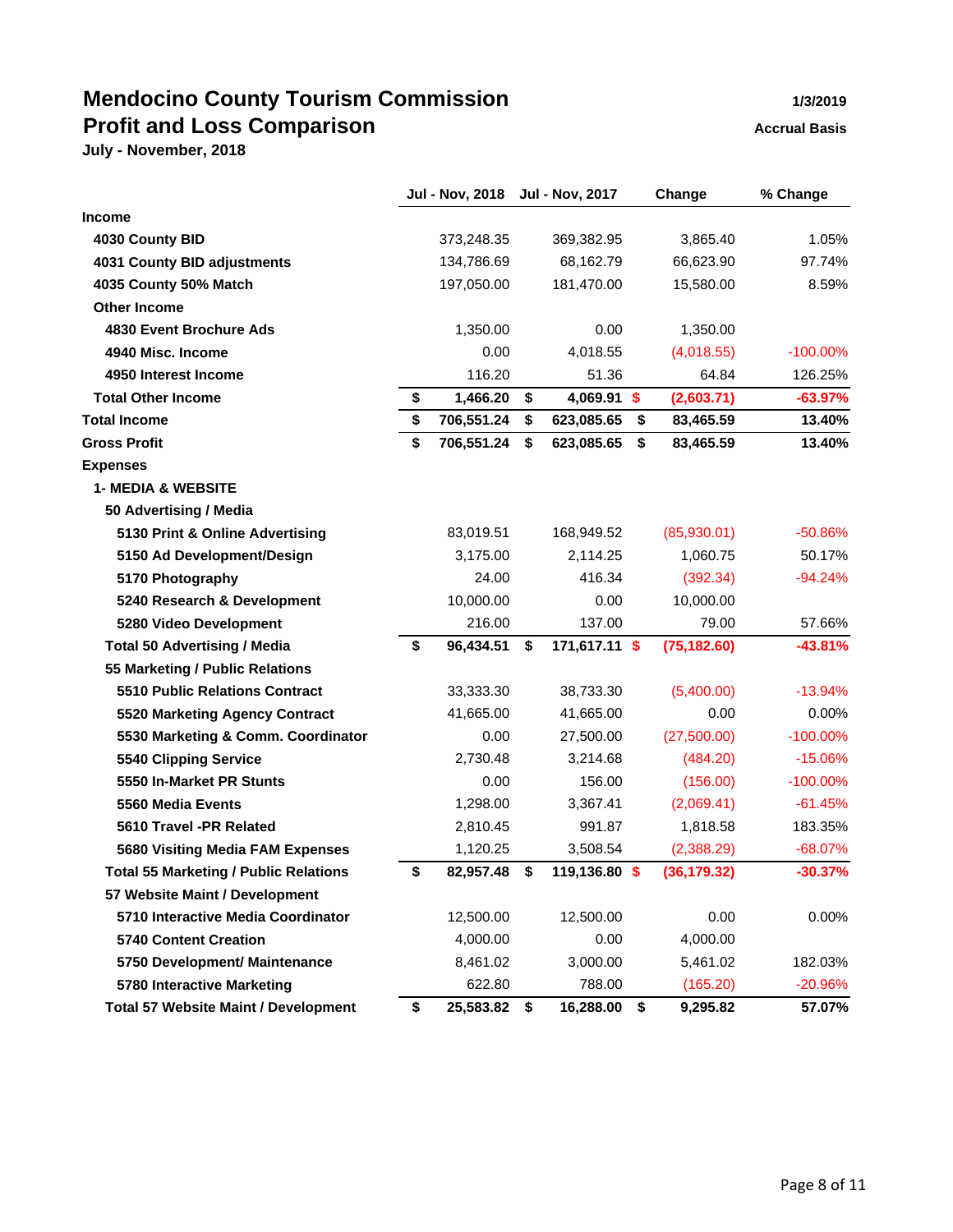## **Mendocino County Tourism Commission 1/3/2019 Profit and Loss Comparison Accrual Basis**

|                                            | Jul - Nov, 2018 Jul - Nov, 2017 |                     | Change          | % Change    |
|--------------------------------------------|---------------------------------|---------------------|-----------------|-------------|
| 58 Leisure / Group Sales                   |                                 |                     |                 |             |
| 5805 Sales Manager Contract                | 0.00                            | 20,833.30           | (20, 833.30)    | $-100.00\%$ |
| 5810 Promotion Items, Booth Develop        | 2,035.87                        | 11,750.81           | (9,714.94)      | $-82.67%$   |
| 5820 Consumer & Trade Shows                | 13,267.10                       | 1,276.68            | 11,990.42       | 939.19%     |
| 5840 State Fair Exhibit                    | 1,618.87                        | 0.00                | 1,618.87        |             |
| 5870 Shipping - Travel Shows               | 760.69                          | 51.90               | 708.79          | 1365.68%    |
| 5880 Travel - Leisure/Group Sales          | 5,833.79                        | 3,420.60            | 2,413.19        | 70.55%      |
| 5885 Travel - Group FAMs                   | 1,061.08                        | 2,005.57            | (944.49)        | -47.09%     |
| <b>Total 58 Leisure / Group Sales</b>      | \$<br>24,577.40                 | \$<br>39,338.86 \$  | (14, 761.46)    | $-37.52%$   |
| <b>Total 1- MEDIA &amp; WEBSITE</b>        | \$<br>229,553.21                | \$<br>346,380.77 \$ | (116, 827.56)   | $-33.73%$   |
| 2- VISITOR SVS / PARTNERSHIPS              |                                 |                     |                 |             |
| <b>Partnerships</b>                        |                                 |                     |                 |             |
| 6550 Conferences & Seminars                | 1,415.00                        | 2,097.90            | (682.90)        | $-32.55%$   |
| 6570 In-County Relations                   | 1,068.80                        | 1,123.95            | (55.15)         | $-4.91%$    |
| 6590 Memberships                           | 4,530.00                        | 7,108.68            | (2,578.68)      | $-36.28%$   |
| 6610 North Coast Tourism Council           | 11,000.00                       | 10,000.00           | 1,000.00        | 10.00%      |
| <b>Total Partnerships</b>                  | \$<br>18,013.80                 | \$<br>20,330.53 \$  | (2,316.73)      | $-11.40%$   |
| <b>Visitor Services</b>                    |                                 |                     |                 |             |
| 6720 Event & Festival Guides               | 9,522.20                        | 14,778.78           | (5,256.58)      | $-35.57%$   |
| 6730 Incentives & Sponsorships             | 74,110.00                       | 24,562.50           | 49,547.50       | 201.72%     |
| 6770 Visitor Centers & Signage             | 1,582.47                        | 0.00                | 1,582.47        |             |
| <b>Total Visitor Services</b>              | \$<br>85,214.67                 | \$<br>39,341.28     | \$<br>45,873.39 | 116.60%     |
| <b>Total 2- VISITOR SVS / PARTNERSHIPS</b> | \$<br>103,228.47                | \$<br>59,671.81     | \$<br>43,556.66 | 72.99%      |
| <b>3- ADMIN EXPENSES</b>                   |                                 |                     |                 |             |
| <b>General Admin</b>                       |                                 |                     |                 |             |
| 7010 Accounting                            | 10,390.50                       | 7,454.78            | 2,935.72        | 39.38%      |
| 7060 Bank Fees                             | 134.75                          | 289.75              | (155.00)        | $-53.49%$   |
| 7090 Copying & Printing                    | 1,119.99                        | 1,037.51            | 82.48           | 7.95%       |
| 7100 Dues & Subscriptions                  | 5,252.34                        | 0.00                | 5,252.34        |             |
| 7130 Legal Fees                            | 0.00                            | 1,500.00            | (1,500.00)      | $-100.00\%$ |
| <b>7150 Meeting Expenses</b>               | 1,428.55                        | 717.24              | 711.31          | 99.17%      |
| <b>7200 Office Expense</b>                 | 12,499.03                       | 5,791.10            | 6,707.93        | 115.83%     |
| 7210 Postage & Shipping                    | 2,845.68                        | 2,095.10            | 750.58          | 35.83%      |
| <b>7280 Travel Expenses</b>                | 4,433.37                        | 5,894.58            | (1,461.21)      | $-24.79%$   |
| <b>Total General Admin</b>                 | \$<br>38,104.21                 | \$<br>24,780.06     | \$<br>13,324.15 | 53.77%      |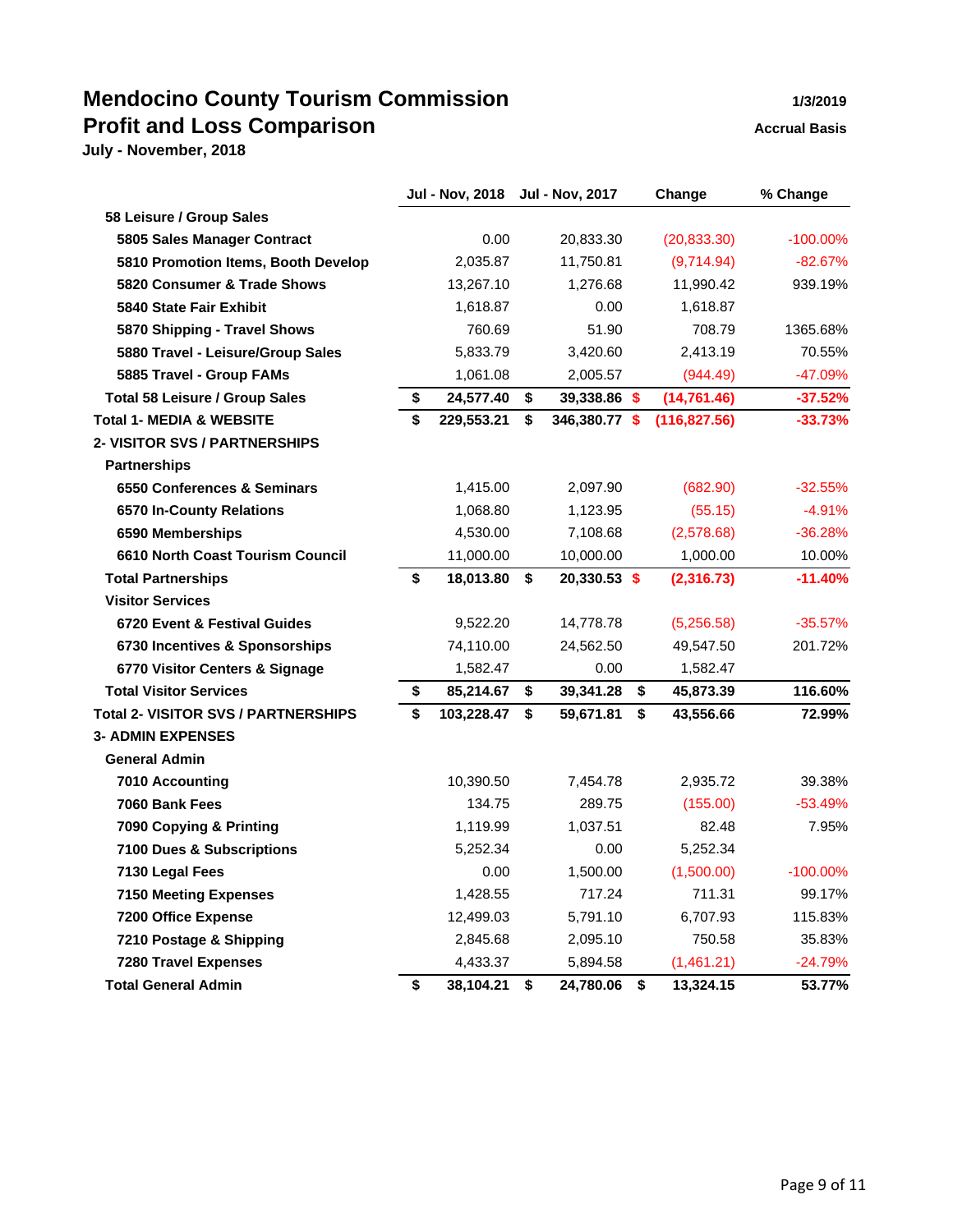# **Mendocino County Tourism Commission 1/3/2019 Profit and Loss Comparison Accrual Basis**

|                  |                        |            |                        | Change     | % Change    |
|------------------|------------------------|------------|------------------------|------------|-------------|
|                  |                        |            |                        |            |             |
| 14,950.00        |                        | 9,750.00   |                        | 5,200.00   | 53.33%      |
| 2,329.14         |                        | 2,106.92   |                        | 222.22     | 10.55%      |
| 7,898.06         |                        | 2,450.00   |                        | 5,448.06   | 222.37%     |
| 72.30            |                        | 62.31      |                        | 9.99       | 16.03%      |
| 2,919.98         |                        | 2,933.93   |                        | (13.95)    | $-0.48%$    |
| 3,251.75         |                        | 3,043.15   |                        | 208.60     | 6.85%       |
| 518.79           |                        | 0.00       |                        | 518.79     |             |
| \$<br>31,940.02  | \$                     | 20,346.31  | \$                     | 11,593.71  | 56.98%      |
| \$<br>70,044.23  | \$                     | 45,126.37  | \$                     | 24,917.86  | 55.22%      |
|                  |                        |            |                        |            |             |
| 127,195.53       |                        | 85,962.70  |                        | 41,232.83  | 47.97%      |
| 5,210.04         |                        | 516.00     |                        | 4,694.04   | 909.70%     |
| 11,559.71        |                        | 6,522.22   |                        | 5,037.49   | 77.24%      |
| 208.25           |                        | 0.00       |                        | 208.25     |             |
| 1,950.00         |                        | 2,788.00   |                        | (838.00)   | $-30.06%$   |
| 12,390.00        |                        | 0.00       |                        | 12.390.00  |             |
| 0.00             |                        | 8,072.00   |                        | (8,072.00) | $-100.00\%$ |
| 4,351.00         |                        | 1,268.25   |                        | 3,082.75   | 243.07%     |
| 253.05           |                        | 0.00       |                        | 253.05     |             |
| \$<br>163,117.58 | \$                     | 105,129.17 | \$                     | 57,988.41  | 55.16%      |
| \$<br>565,943.49 | \$                     | 556,308.12 | \$                     | 9,635.37   | 1.73%       |
| \$<br>140,607.75 | \$                     | 66,777.53  | \$                     | 73,830.22  | 110.56%     |
| \$<br>140,607.75 | \$                     | 66,777.53  | \$                     | 73,830.22  | 110.56%     |
|                  | <b>Jul - Nov, 2018</b> |            | <b>Jul - Nov, 2017</b> |            |             |